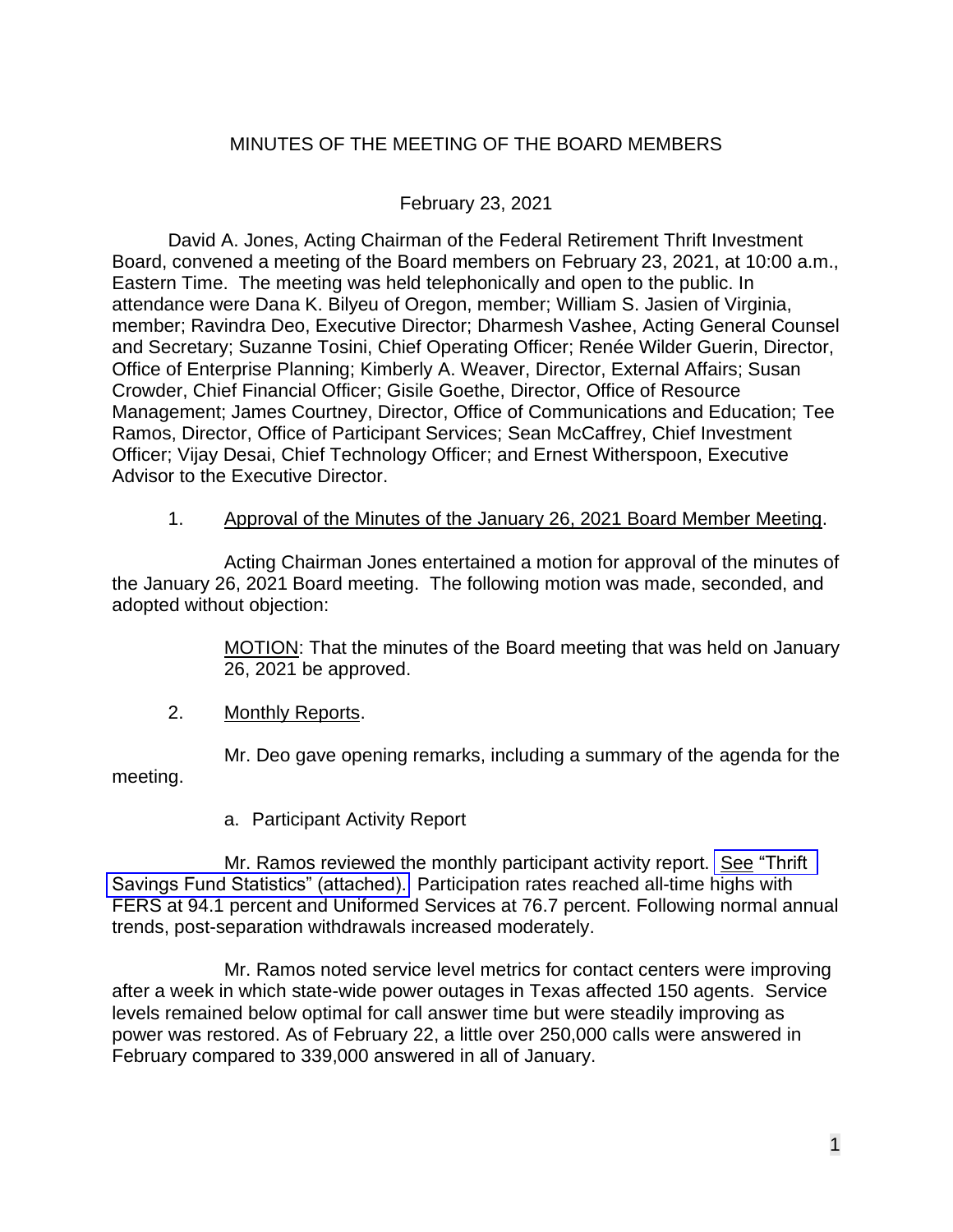In response to questions from Member Jasien, Mr. Ramos stated that all available contact center agents were utilized with service levels at approximately 74 percent for the month of February and showing improvement to 92 percent on February 22. Mr. Ramos explained that the loss of 150 agents was too great to shift all calls to other geographic regions. Mr. Deo reminded the Board that all contact center agents are already working remotely due to the pandemic, but the power outage was not an isolated event and affected many of the homes of the agents in Texas. Mr. Ramos also provided that the average wait time for a participant call was 4 minutes and 51 seconds last week and one minute and 32 seconds for the month of February as compared to 15 seconds in January.

b. Investment Performance

Mr. McCaffrey reviewed the monthly investment performance report. [See](https://www.frtib.gov/pdf/minutes/2021/Feb/MM-2021Feb-Att2.pdf) ["January 2021 Performance Review](https://www.frtib.gov/pdf/minutes/2021/Feb/MM-2021Feb-Att2.pdf) – G, F, C, S, I, and L Funds" (attached).

For January, Blackrock's performance for the F, C, S, and I Funds was in line with the Funds' respective indices. Mr. McCaffrey noted volatility in equities during the final days of the month, likely resulting from some trading strategies that led to a reversal of earlier gains. As a result, the C and I Funds finished in negative territory while the S Fund finished positive. Higher interest rates helped push the F Fund lower and all L Funds had negative returns.

Mr. McCaffrey reported that for February through the 22nd, equity fund performance was positive. The C Fund was up 4.49 percent, the S Fund was up 8.05 percent, and the I Fund was up 5.25 percent. The F Fund was down 1.31 percent while the G Fund was ahead six basis points.

Mr. McCaffrey highlighted the L Funds' growth in participation driven primarily by automatic enrollment. January's interfund transfers were not notable, with some net movement out of the C Fund and some net movement into the G Fund.

c. Legislative Report

Ms. Weaver reported that Congress is working on a stimulus package. Nothing in the stimulus is expected to impact the TSP, but she will review legislative language once the bill is finalized.

- 3. Quarterly Report.
	- d. Metrics

Mr. Geof Nieboer, Chief Data Officer, briefed Fiscal Year 2021 first quarter performance metrics. See ["FY21Q1 Board Report."](https://www.frtib.gov/pdf/minutes/2021/Feb/MM-2021Feb-Att3.pdf)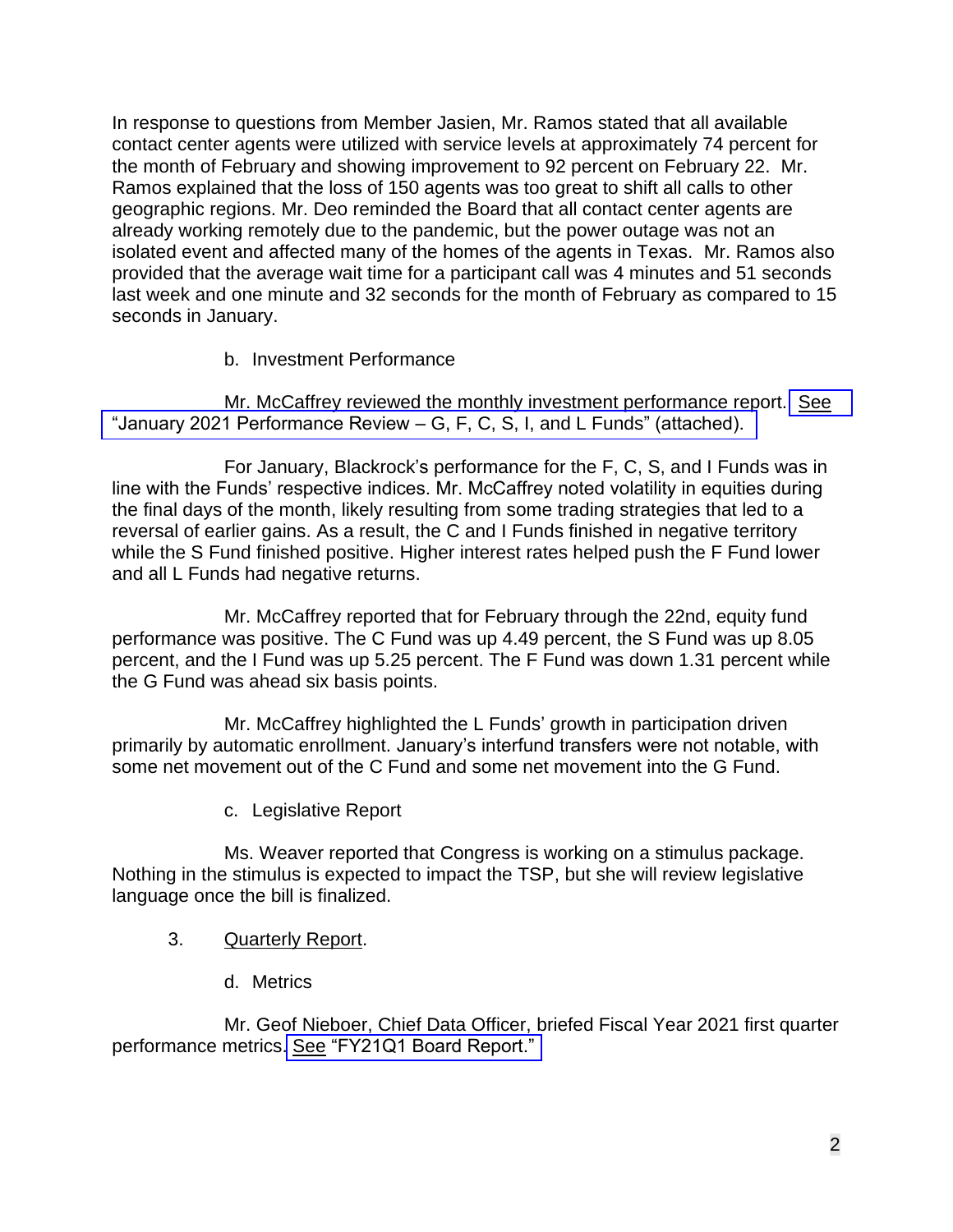Under Strategic Goal A, Mr. Nieboer deferred discussion of the Federal Information Security Modernization Act (FISMA) metric because FISMA would be covered in detail later in the agenda. Referencing the metrics report, he noted that the threshold requires all eight graded areas achieve at least Level 3 (consistently implemented), but the target was two out of eight areas achieving Level 4 (managed and measurable).

Under Strategic Goal C, two contact center related metrics failed to meet the target: phone call response rate and phone call abandonment rate, with the former also failing to meet the threshold. Eight percent more calls were handled in comparison to this time last year. Specifically, a security upgrade in October requiring creation of a user log-in drove a spike in calls and handle times. Ultimately, more than 1.2 million additional users have now created custom user log-ins, improving security.

Under Strategic Goal D, the full matching contribution metric missed the target of 80 percent. Mr. Nieboer noted the roll-out of the five percent default contribution rate is expected to improve numbers, but this was countered by the typical end of calendar year drop in contributions when participants reach IRS contribution limits.

### 4. Multi-Asset Manager Update.

Mr. McCaffrey provided the update for the Multi-Asset Manager project. See ["Multi-Asset Manager Update" \(attached\).](https://www.frtib.gov/pdf/minutes/2021/Feb/MM-2021Feb-Att4.pdf) 

Efforts are continuing to establish State Street's technical compatibility with FRTIB's network. This involves setting up and testing the network connection between the FRTIB and State Street over which investment instructions and earnings reports will flow daily. Mr. McCaffrey stated that they remain on target to transfer assets in April, May, and June, beginning with the C Fund. In response to a question from Member Jasien, Mr. McCaffrey expressed confidence in that timeline.

# 5. Federal Information Security Modernization Act (FISMA) Report

Ms. Barbara Holmes, Chief Audit Executive, introduced Edwen Delcid, Cathy Park, and Tony Wang from Williams Adley, the auditors who assisted with the FISMA audit for Fiscal Year 2020. See ["FY2020 FRTIB FISMA Audit."](https://www.frtib.gov/pdf/minutes/2021/Feb/MM-2021Feb-Att5.pdf) 

Mr. Delcid provided opening remarks noting a tough year with the pandemic, working remotely, and their most extensive testing to date. Despite those challenges, goals were accomplished in a timely manner through everyone's collaboration and support. He then passed discussion to Ms. Park to provide the audit overview.

Ms. Park explained the audit goal is to ensure the effectiveness of the Agency's information security program for Fiscal Year 2020 (October 1, 2019 –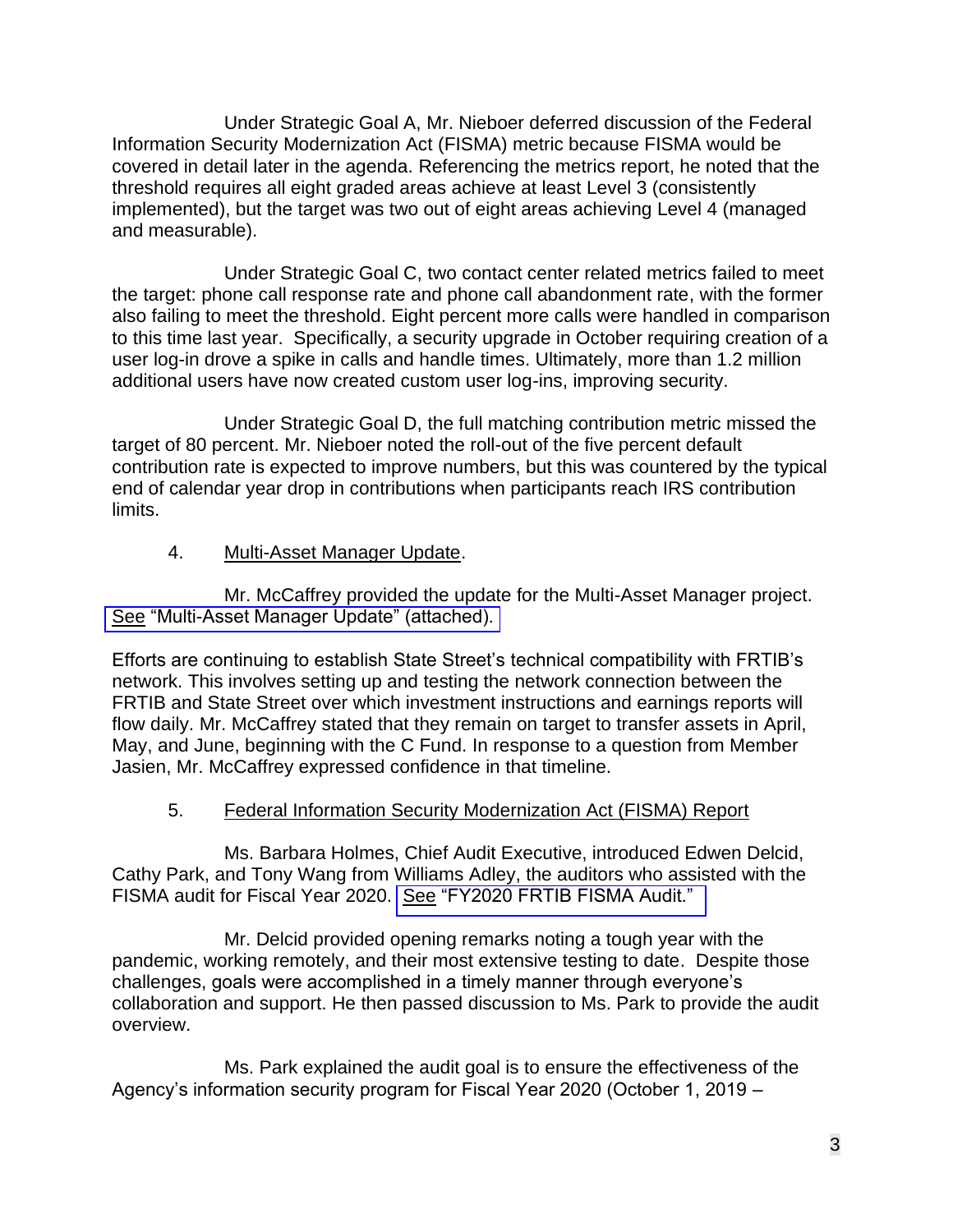September 30, 2020). A secondary objective was to assess remediation efforts from the prior year's recommendations. The testing examined both Agency-level and system specific controls.

Ms. Park provided audit results which indicated significant Agency improvements to its information security governance structure and implementation of the risk management framework. FRTIB's information security program achieved a Level 4 (managed and measurable) maturity rating in seven of eight FISMA domains. Ms. Park noted the ratings represent a significant Agency accomplishment and are indicative of an effective Agency-wide information security program.

Ms. Park provided an overview of the methodology used to determine the effectiveness of FRTIB's information security program. Williams Adley used two tools: the Inspector General (IG) Metrics and the FISMA Maturity Model. The IG metrics align with the NIST Cybersecurity Framework for five function areas and eight underlying domains. Domain ratings are determined by a simple majority. Each function and domain is evaluated under the Maturity Model. When considered together, these functions provide a high-level strategic review of the life cycle of an organization's cybersecurity risk.

Mr. Delcid explained the ratings accomplishment is indicative of a culture shift in collaboration on cybersecurity across the Agency from 2017 to 2020. In Fiscal Year 2019, four of the eight domains achieved level three. The Agency was able to increase the score of each domain by at least one level with some increasing two levels from the previous year. Since 2017, domain ratings improvement has been significant. Even with these Agency accomplishments, Mr. Delcid pointed out that risks will continue to evolve which will require the management team to adapt.

Mr. Delcid explained the root causes for recommendations identified in the FY2020 FISMA audit. First, the Plans of Action and Milestones (POA&M) are not tracked and managed within Telos Xacta to support the Agency's POA&M process because the Agency needs to reconcile its legacy POA&Ms to eliminate duplicates. Second, the Agency has not defined the methods to obtain data supporting account recertification and metrics analysis activities in a manner which ensures their accuracy, completeness, and consistency. The third root cause is human error, which Mr. Delcid noted is prone to occur with some manual processes.

Williams Adley presented two recommendations. First, they recommended the Agency update and reconcile legacy POA&Ms prior to their migration to Telos Xacta. Second, define the process to obtain data supporting account recertification and metrics analysis activities in a manner ensuring accuracy, completeness, and consistency. Mr. Delcid concluded by pointing out that only five prior-year recommendations remain open out of a total of eighteen.

Mr. Wang provided final comments on behalf of Williams Adley. He pointed out that cybersecurity risks are not treated in a silo, but they are business risks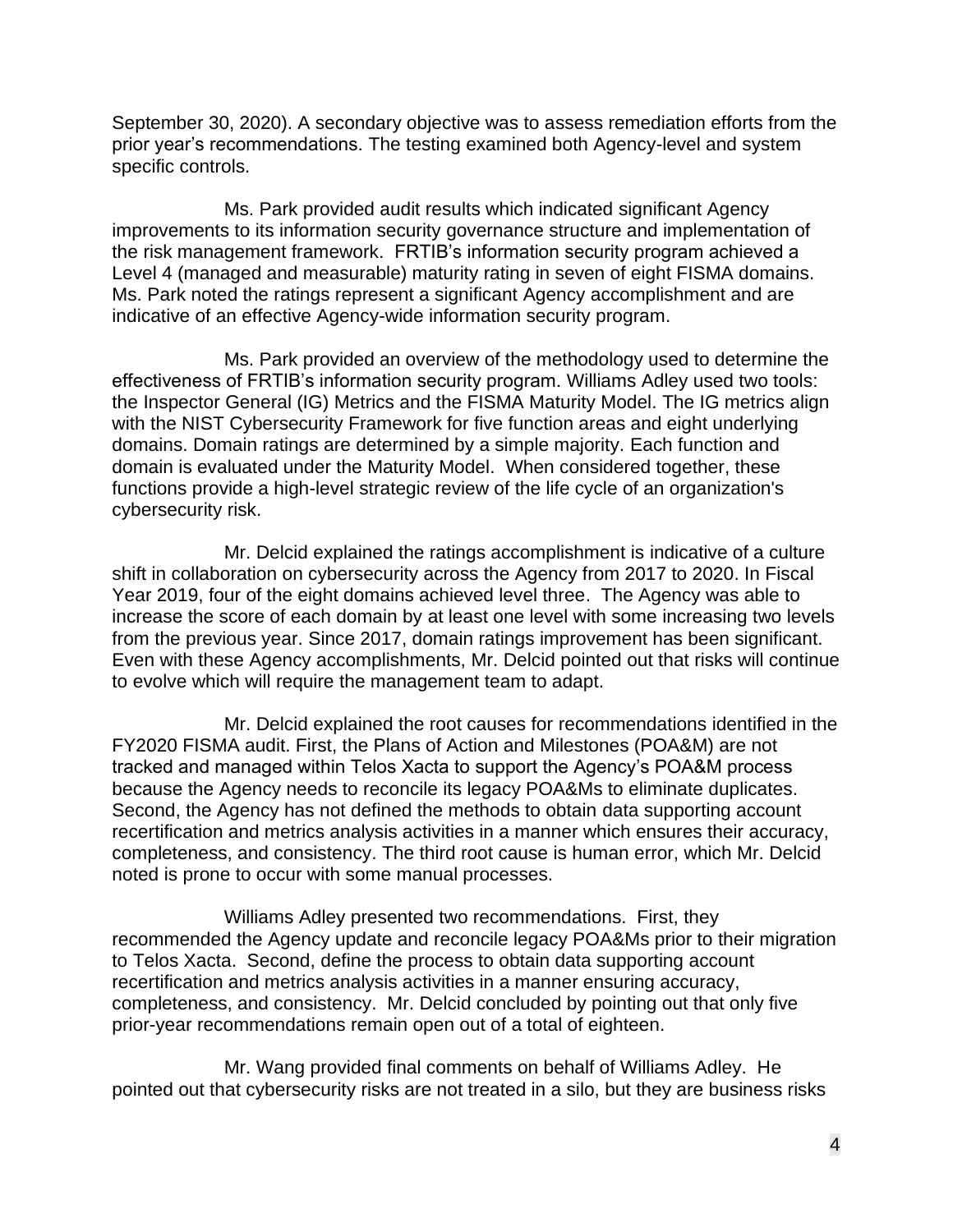at the Agency level. NIST published a new interagency report in October 2020 to provide more guidance on how to integrate cybersecurity risks into the overall agency's enterprise risk management framework. Mr. Wang cited examples of publicly notable cybersecurity incidents such as SolarWinds to demonstrate the need to continue to evolve, attract talent, improve on key processes and controls, and apply appropriate technology solutions when managing cybersecurity risks.

Member Jasien acknowledged the Department of Labor and Employee Benefits Security Administration's involvement and discussion about the opportunity to improve scores.

Acting Chairman Jones reiterated Mr. Wang's comments about work still needing to be done, but also recognizing the culture shift within the Agency that has led to the remarkable improvement in scores.

Mr. Patrick Bevill, Chief Information Security Officer, presented the Agency's response to the Williams Adley FISMA audit report. See ["FRTIB CISO Board](https://www.frtib.gov/pdf/minutes/2021/Feb/MM-2021Feb-Att6.pdf)  Briefing (attached)." He began by thanking Williams Adley for their assessment and recommendations. Mr. Bevill noted that the Agency has developed a methodology to reconcile legacy POA&Ms that will ensure required fields are completed and duplicates eliminated prior to migration. Mr. Bevill further addressed Williams Adley's second recommendation regarding data quality. The next account recertification begins April 2021 with an additional review process to improve data quality and reduce human error. For the Process Help Metrics Program, the Agency has increased reliance on automated data sources to reduce human error and developed a new procedure to improve data quality. By embracing these recommendations, Mr. Bevill provided the Agency goal to achieve Level 4 (managed and measurable) under the contingency planning domain to align with all other domains. He summarized the 2021 Agency plan to build on its strengths, to solidify its cybersecurity posture as managed and measurable, and to enhance the current effective rating throughout the information security program.

6. Adjourn

On a vote taken by the Acting Chairman, the members closed the meeting at 10:37 a.m. for a brief executive session. The members reconvened and the meeting was adjourned at 11:26 a.m.

MOTION: That this meeting be adjourned.

₩

\_\_\_\_\_\_\_\_\_\_\_\_\_\_\_\_\_\_\_\_\_\_\_\_\_\_\_\_\_ Date: 2021.04.05 07:35:18 -04'00'Digitally signed by DHARMESH VASHEE

Dharmesh Vashee Acting Secretary